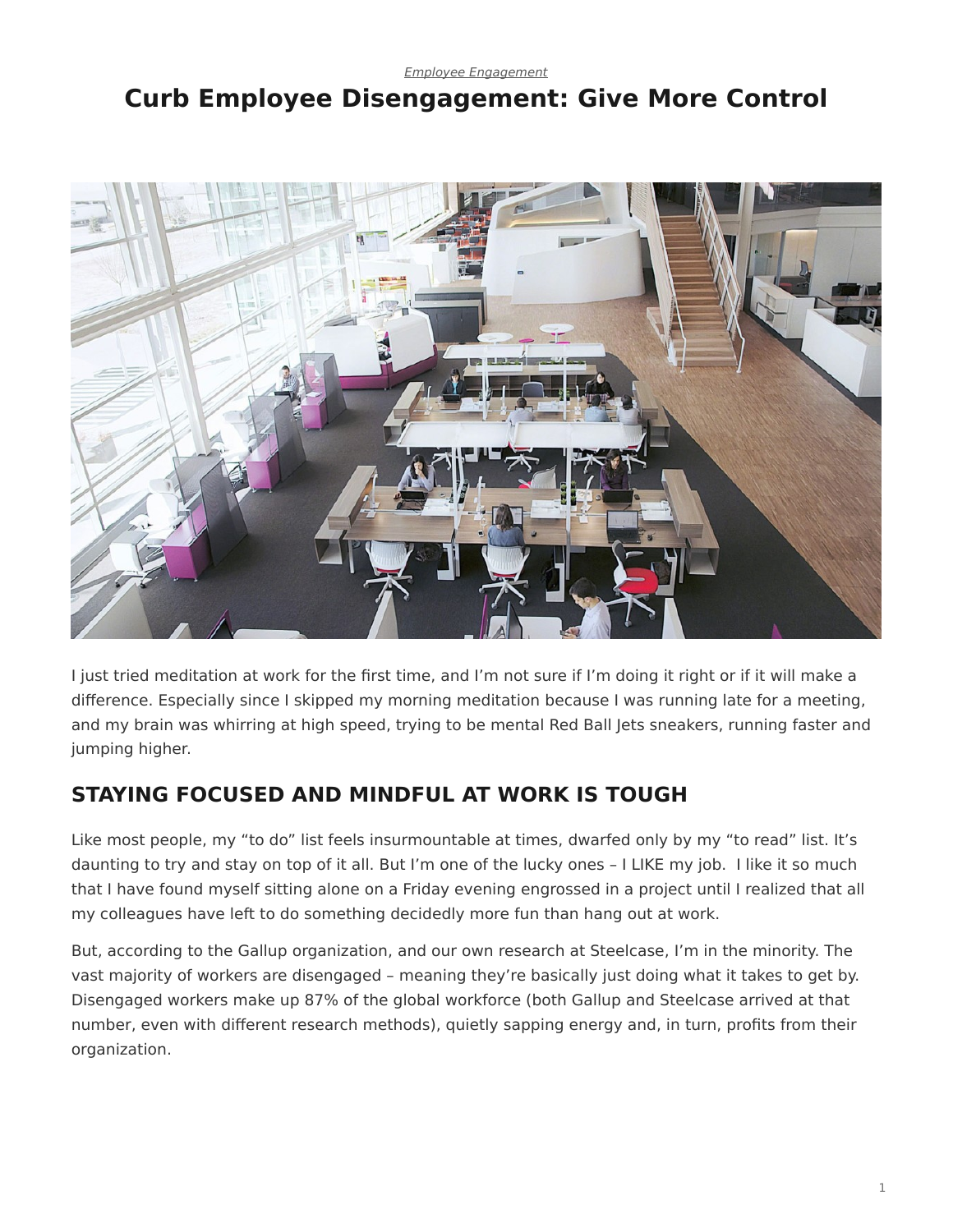#### **Disengaged workers make up 87% of the global workforce, quietly sapping energy and, in turn, profits from their organization.**

Just to be clear, I'm not suggesting that people who leave work at a normal time are disengaged – in fact, they probably have a healthy awareness of their need to rejuvenate. Working late isn't necessarily a sign of engagement. But we all know people so motivated that they lose a sense of time at work and get into a state of "flow." They exude optimism and a sense of purpose. And we also know people who don't.

### **SOLVING FOR EMPLOYEE DISENGAGEMENT**

While many leaders see the huge albatross employee disengagement has become to their organization, it's not always clear what to do about it. There is research indicating that the intensity of work and feeling overwhelmed can cause people to burnout and disengage (hence, my fledgling start at meditation).

In his "New York Times" op-ed ["Rethinking Work,"](http://www.nytimes.com/2015/08/30/opinion/sunday/rethinking-work.html) Barry Schwartz, argues that it's a bit of a self-fulfilling prophecy. He believes this state is brought on by the Adam Smith line of thinking that work should be all about efficiency, divided into predictable parts, and that people will be motivated to work harder to achieve tangible rewards, aka more money.

The well known down side to the division of labor is when it leads to monotonous, routine tasks from which people derive little satisfaction. Fair pay is important, but what people want, notes Schwartz, is "work that is challenging and engaging, that enables us to exercise some discretion and control over what we do."

### **Leaders who are trying to tackle employee disengagement can try many different strategies, but one easy place to start is with control.**

Leaders who are trying to tackle employee disengagement can try many different strategies, but one easy place to start is with control. Our research found that control was one of the biggest factors that impacted people's workplace satisfaction with their workplace and their engagement levels. We found that 88 percent of highly engaged workers globally can choose where they work based on the task they're doing, but 86 percent of highly disengaged workers can't.

### **HOW TO INCORPORATE CONTROL INTO YOUR WORKSPACE**

**Give people more control over where and how they work.** Let them have some options for how they want to get their work done and where they want to sit (or stand, walk, recline, perch).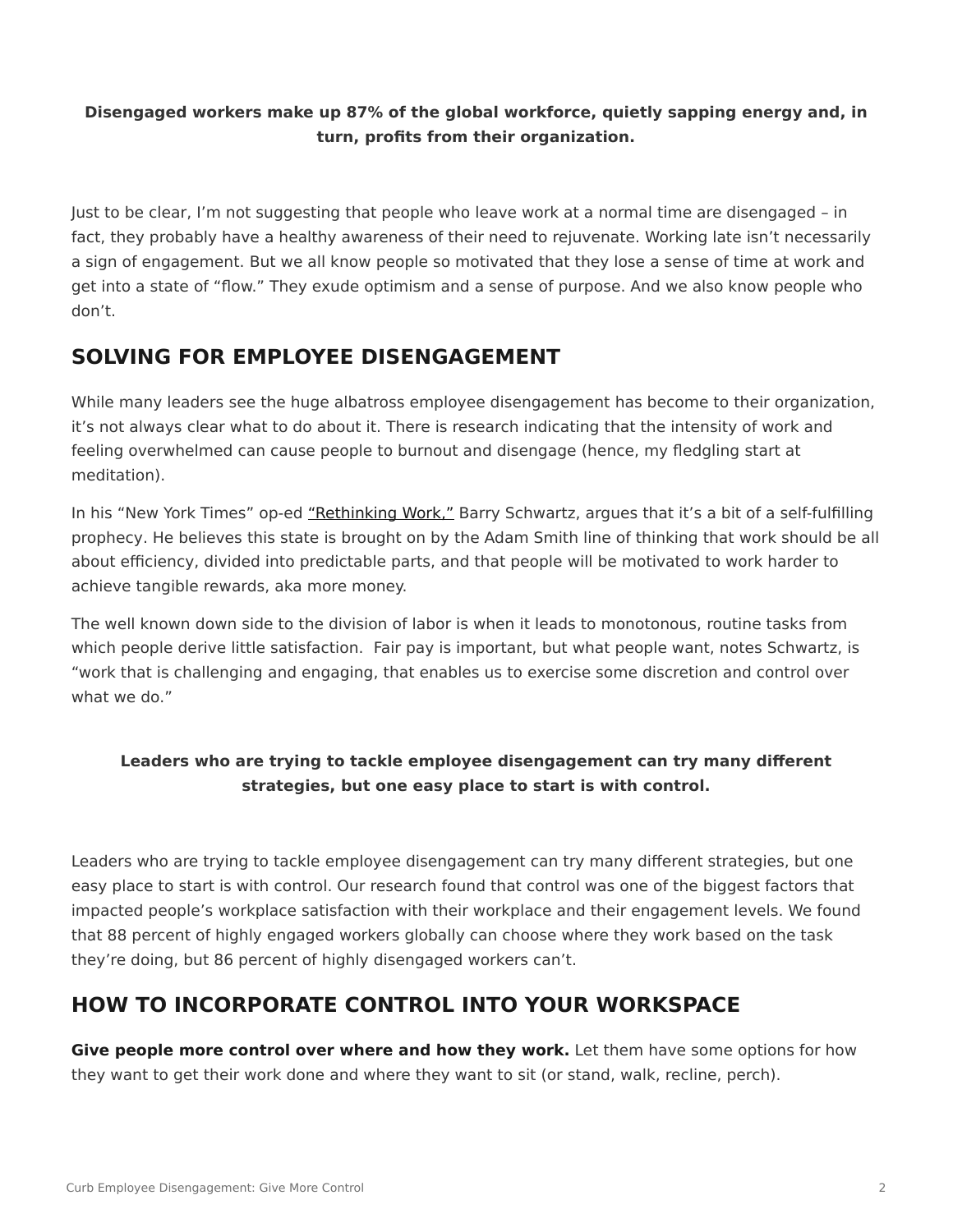**Establish clear boundaries and expectations.** When giving more control, it's important to establish clear boundaries and expectations or you might wind up with too many people opting to work at a coffee shop or on their sofa too often, which can hurt group cohesion as well as their backs.

**Focus on ways to give people more autonomy and discretion.** Focusing on ways to give people a little more autonomy and discretion over their work day is a good step toward helping them feel like a grown up whose work matters.

**Give permission to experiment.** Help employees feel safe by giving them explicit and tacit permission to experiment with new ways of working – even letting them choose to spend five minutes meditating in the afternoon can be a way for people to regain a sense of control over their lives and begin to build a foundation for higher levels of motivation and engagement.

### **Introducing New Research on Engagement + the Global Workplace**

1/3 of workers in 17 of the world's most important economies is disengaged, according to new research from Steelcase. Working with global research firm Ipos, the Steelcase Global Report is the first to explore the relationship between engagement and the workplace.



#### **[Christine Congdon](https://www.steelcase.com/research/articles/author/christine-congdon/) Editor, 360 Magazine & Director, Global Research Communications**

In her work at Steelcase, Christine is deeply focused on the role of physical environments in shaping the behavior of people at work. She is co-author of "Balancing We and Me: The Best Collaborative Spaces Also Support Solitude" featured in the Harvard Business Review and regularly writes and speaks about workplace issues for a variety of publications and conferences. Chris collaborates with leading organizations to help them rethink the strategic role of their physical environment and is a passionate advocate for the idea that organizations can leverage their workplace to help shape strategy, brand and culture.

| +About Steelcase |  |
|------------------|--|
| +Customer Care   |  |
| +Legal Notices   |  |
| +Connect With Us |  |
| +Contact Us      |  |